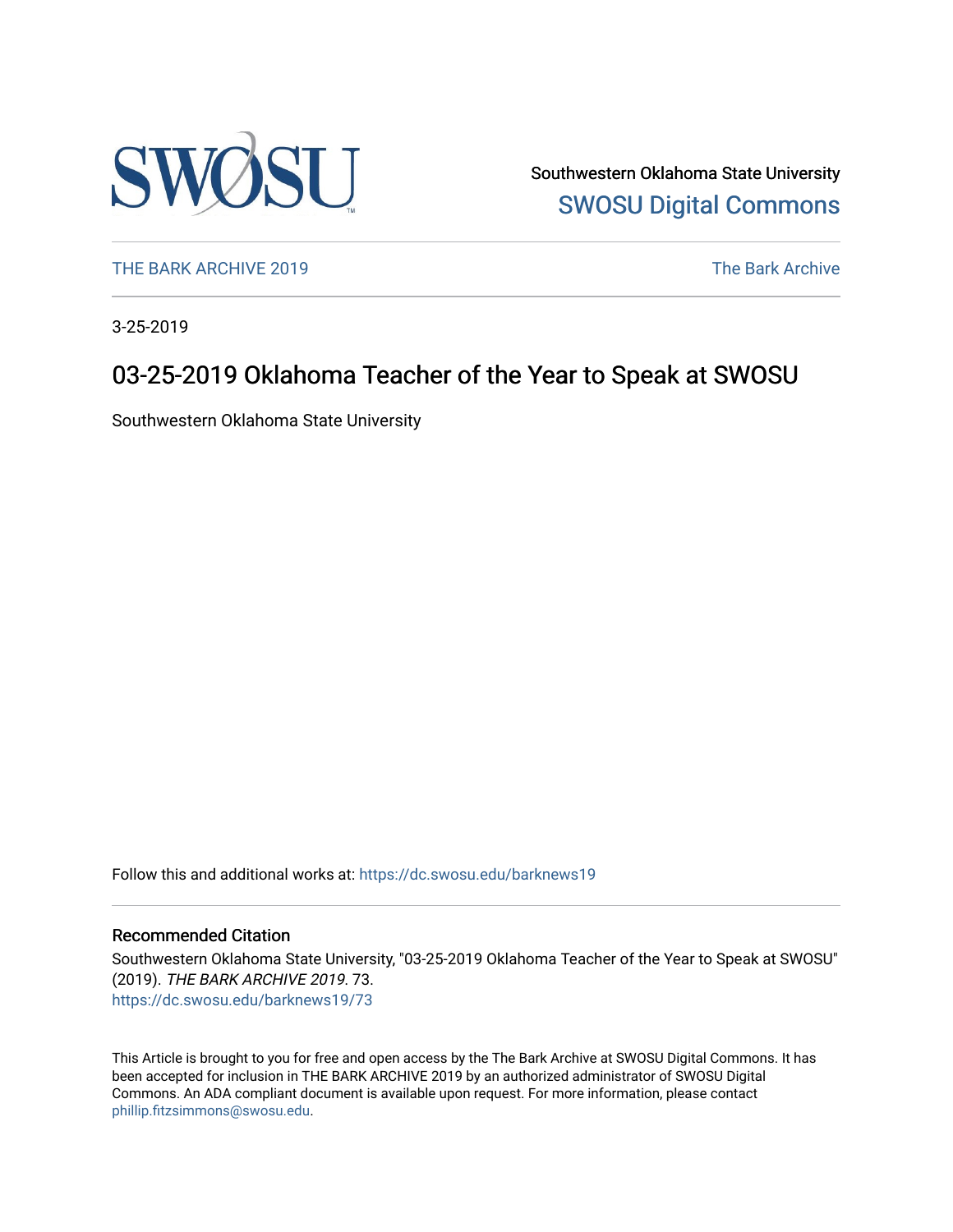



# **Oklahoma Teacher of the Year to Speak at SWOSU**

Oklahoma's 2018-19 Teacher of the Year—Donna Gradel—will speak at the Teacher Candidate Professional Development Day this Wednesday, March 27, at Southwestern Oklahoma State University in Weatherford.

The public is invited to her presentation at 2 p.m. in the Pioneer Cellular Event Center North Commons lobby. Admission is free.

Gradel's talk is one of many activities planned throughout the day. Discipline Doctor Booth, Mock Job Interviews, Professional Development Concurrent Sessions and a Career & Resources Fair are all planned on Wednesday, according to Dr. Bruce Belanger, coordinator of field experiences and certification for the SWOSU Department of Education.

Gradel is a graduate of West Virginia University. She is currently in her 30<sup>th</sup> year of teaching, the last 23 of which have been at Broken Arrow Senior High School where she teaches AP Environmental Science and Innovative Research and serves as the Science Department Chair.

Gradel has received numerous other awards, including the 2018 Broken Arrow Chamber Successful Women's Community Impact Award, 2017 Presidential Innovative Award for Environmental Educators, 2015 Henry Ford National Innovative Teacher Award, 2014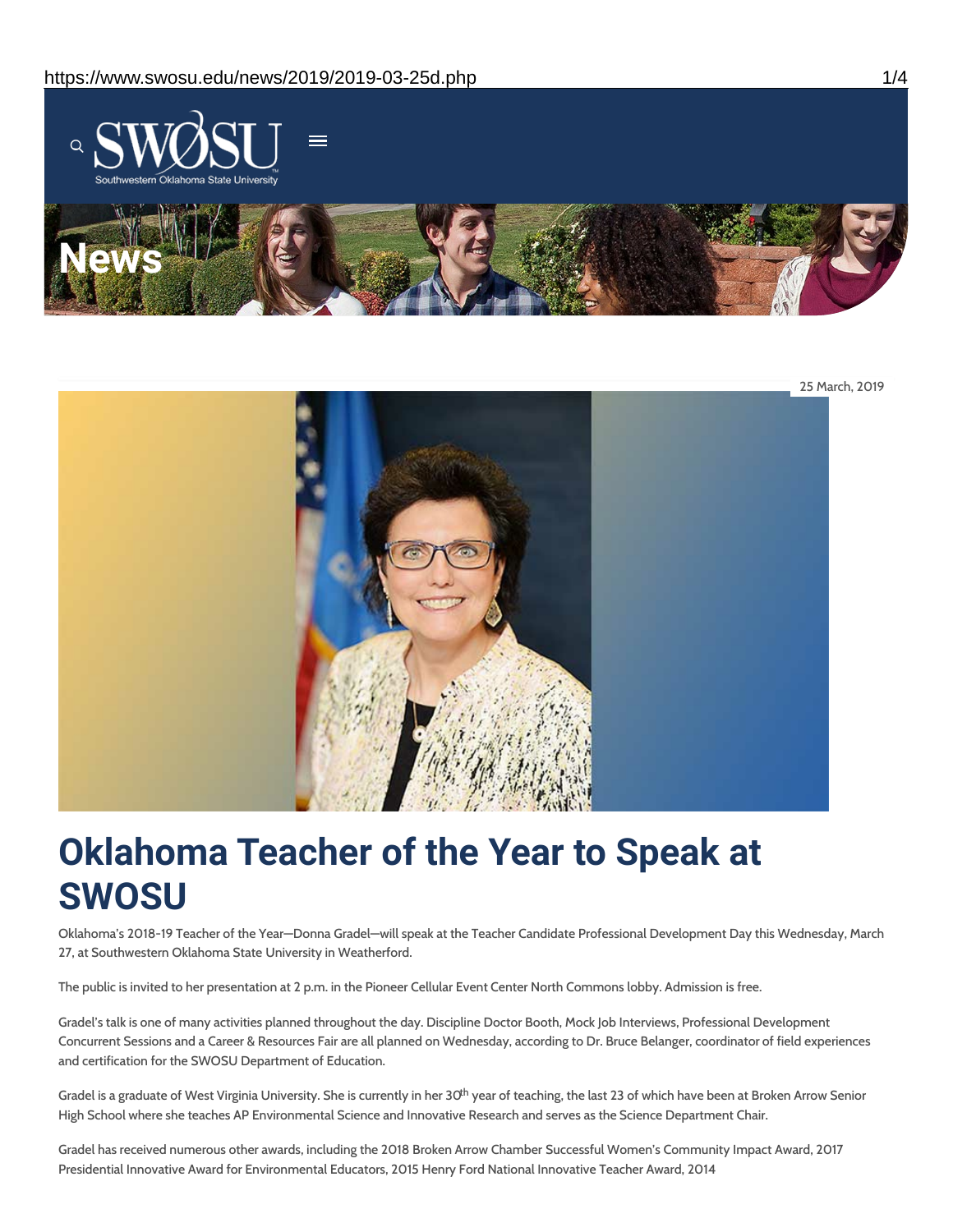#### https://www.swosu.edu/news/2019/2019-03-25d.php 2/4

Oklahoma Foundation for Excellence Medal of Excellence for Secondary Teaching in the State of Oklahoma, 2013 MIT Inspirational Teacher Award and the Tulsa World "Metro Coach of the Year" for coaching the 1994 State Girls Basketball Champion Tulsa Hale Lady Rangers.

| Academics                | D |
|--------------------------|---|
| Administration           | D |
| Alumni and Foundation    | D |
| Community                | D |
| Events                   | D |
| <b>Faculty and Staff</b> | D |
| Miscellaneous            | D |
| Sayre                    | D |
| <b>Students</b>          | D |

| <b>Archive Links</b> |   |
|----------------------|---|
| 2018                 | D |
| 2019                 | D |
| 2020                 | D |
| Archive              | D |



### Weatherford Campus

100 Campus Drive Weatherford, OK 73096

## Sayre Campus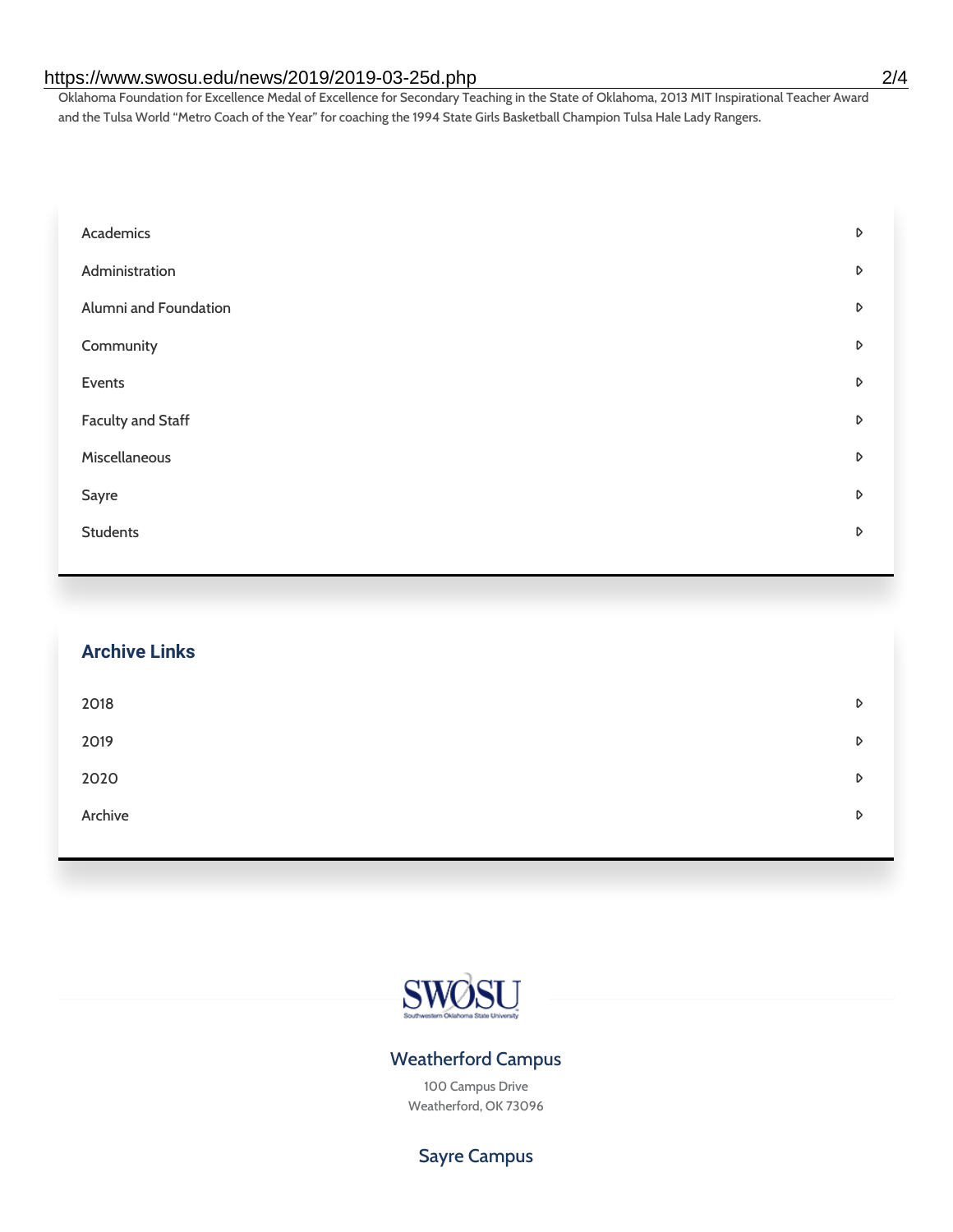409 E Mississippi Ave Sayre, OK 73662

#### Connect to Us

fyom

Contact [Information](https://www.swosu.edu/about/contact.php)

[University/Facility](https://www.swosu.edu/about/operating-hours.php) Hours

[Campus](https://map.concept3d.com/?id=768#!ct/10964,10214,10213,10212,10205,10204,10203,10202,10136,10129,10128,0,31226,10130,10201,10641,0) Map

Give to [SWOSU](https://standingfirmly.com/donate)

Shop [SWOSU](https://shopswosu.merchorders.com/)



**[Directory](https://www.swosu.edu/directory/index.php)** [Calendar](https://eventpublisher.dudesolutions.com/swosu/) [Apply](https://www.swosu.edu/admissions/apply-to-swosu.php) [GoSWOSU](https://qlsso.quicklaunchsso.com/home/1267) [Jobs@SWOSU](https://swosu.csod.com/ux/ats/careersite/1/home?c=swosu)



Current [Students](https://bulldog.swosu.edu/index.php)

[Faculty](https://bulldog.swosu.edu/faculty-staff/index.php) and Staff

**Enrollment Management** [580.774.3782](tel:5807743782)

> **PR/Marketing** [580.774.3063](tel:5807743063)